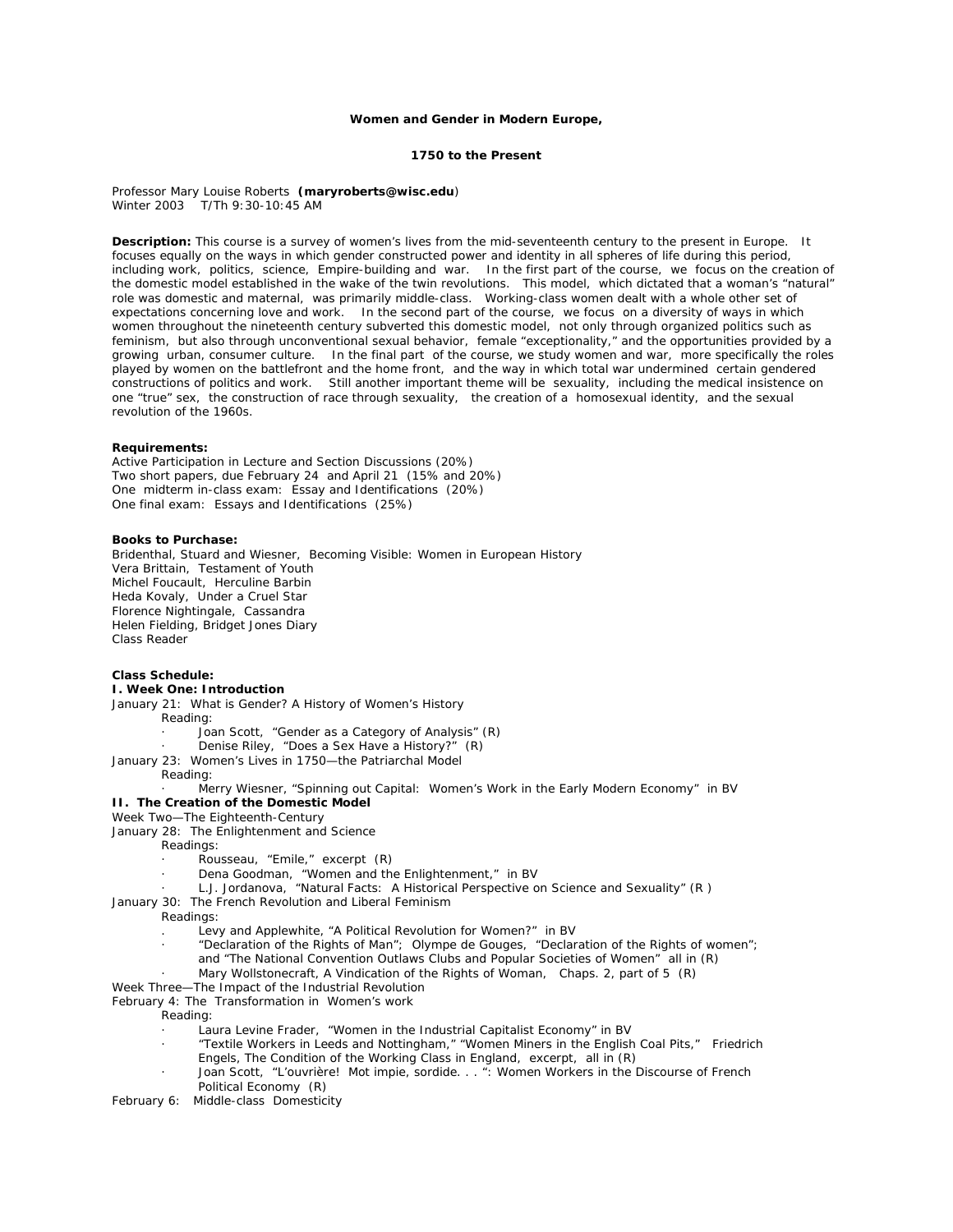# Reading:

- Florence Nightingale, Cassandra
- John Ruskin, "Of Queen's Gardens," Sesame and Lillies (1865), excerpt (R)

Week Four—Sexuality

February 11: Policing Sexuality: Motherhood, Prostitution and the Working Class Woman

Reading:

- · William Acton, "Want of Sexual Feeling in the Female" and "Causes of Prostitution" (R)
- · Judith Walkowitz, "Male Vice and Female Virtue: Feminism and the Politics of Prostitution in Nineteenth-Century Britain" (R)
- February 13: Sexuality/Sexual Orientation

Reading:

- Foucault, Herculine Barbin
- Week Five—Nationalism and Race
- February 18: Orientalism

Reading:

- Gilman, Sander, "Black Bodies, White Bodies: Toward an Iconography of Female Sexuality in Late Nineteenth-Century Art, Medicine, and Literature" (R)
- · Magdalena Barrera, "Hottentot 2000: Jennifer Lopez and Her Butt" (R)
- February 20: Gender, Nationalism and Empire
	- Film: "A Passage to India" (David Lean)
		- · McClintock, Anne, "No Longer in a Future Heaven" : Nationalism, Gender and Race," excerpt (R)

## **FEBRUARY 24, PAPER DUE**

#### **III. Subversion and Resistance**

Week Six-- Politics

February 25: Women and Socialism

Reading:

- · Charles Sowerwine, "Socialism, Feminism, and the Socialist Women's Movement from the French Revolution to World War II," BV
- · Friedrich Engel, "Bourgeois Marriage" (R)
- Speech of Clara Zetkin (R)
- February 27: Republican Feminism/ Suffragism

Reading:

- Speeches of John Stuart Mill and Hubertine Auclert (R)
- Week Seven—Using the Margins
- March 4: Exceptional Women
	- Reading:
		- Lytton Strachey, "Florence Nightingale," from Eminent Victorians (R)
- March 6: Urbanization/Consumption

Reading:

Erica Rappaport, "A New Era of Shopping": The Promotion of Women's Pleasure in London's West End, 1909-1914" (R)

Zola, The Ladies Paradise, Chaps. 4 & 9 (R)

- Week Eight—Fin-de-siècle Transformations
- March 11: The New Woman

Reading:

Vera Brittan, Testament of Youth, Chapters 1-2

**March 13: MIDTERM EXAM** 

#### **MARCH 18-20 SPRING BREAK**

# **IV. Women and Gender in the Twentieth Century**

Week Nine—A World at War

- March 25 The Great War
	- Reading:
		- · Vera Brittain, Testament of Youth, Chaps 4-5
- March 27: The Russian Revolution

Reading:

- · Richard Stites, "Women and the Revolutionary Process in Russia," in BV
	- · Alexandria Kollontai, "Theses on Communist Morality in the Sphere of Marital Relations"
- Week Ten—New Constructions of Gender Identity
- April 2: The 1920s: Fashion and the Modern Body
	- Reading:
		- · M.L. Roberts,"Samson and Delilah Revisited"
	- Freud, "Femininity" (R)
- April 4: Back to the Future: Gender and Fascism
	- Reading:
		- · Claudia Koonz, "The 'Woman Question' in Authoritarian Regimes," in BV
		- Ellen Frey, "We Did Love Love Our Führer, Really" in Frauen (R)